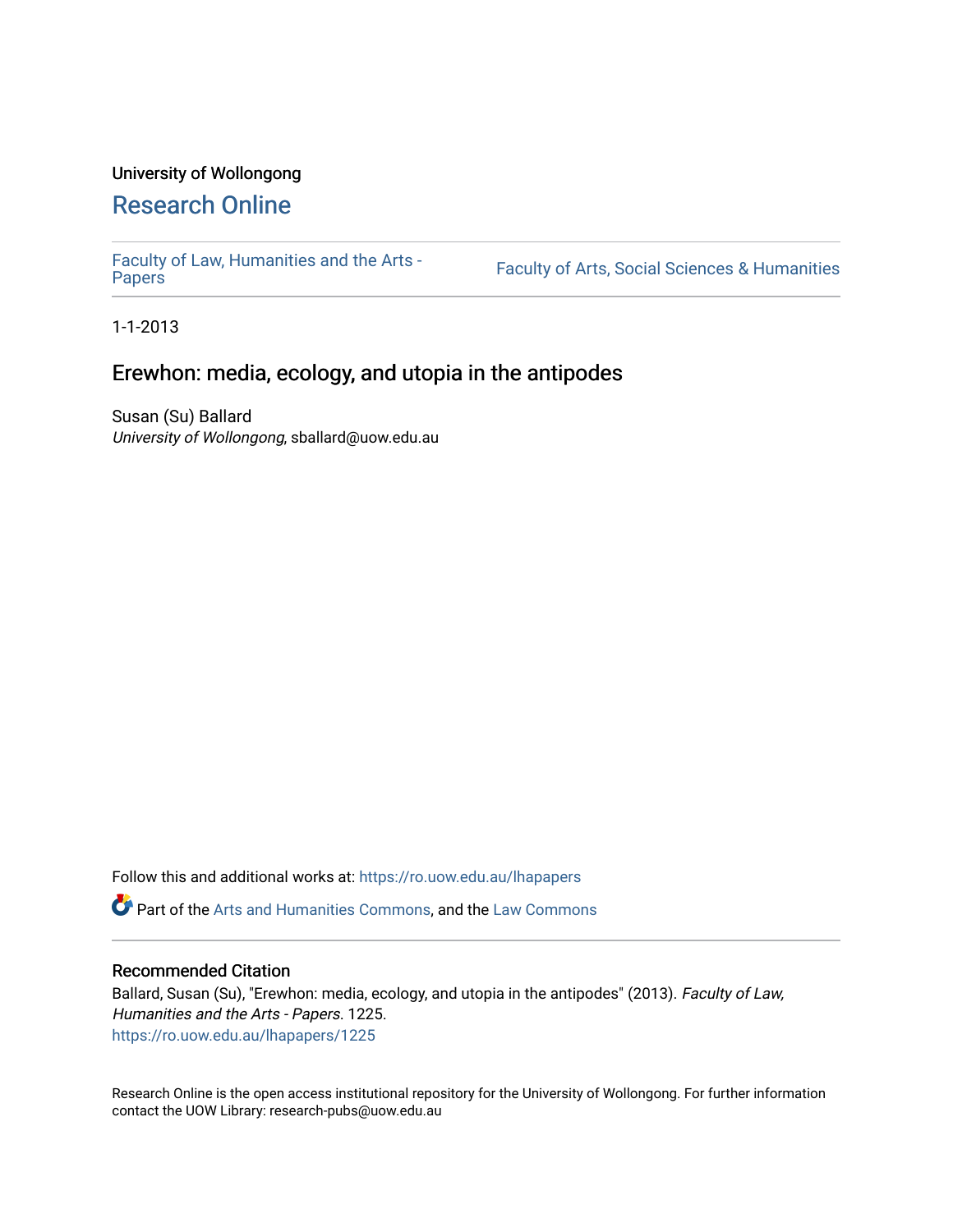## Erewhon: media, ecology, and utopia in the antipodes

## **Abstract**

On June 22, 2005, an essay by the Association of Freed Time was published in Artforum International. With little contextual information, "El Diaro del Fin del Mundo: A Journey That Wasn't" described environmental damage to the Antarctic ice shelf and the subsequent mutations that were occurring within the Antarctic ecosystem. One of these mutants was rumored to be a solitary albino penguin, living on an uncharted island near Marguerite Bay. The Artforum article tells of French artist Pierre Huyghe's journey with ten others to find the island and its mysterious inhabitant. The article forms the first part of an event that culminated in a musical on the Wollman ice rink in New York's Central Park. The expedition, film, installation, narrative, and performance A journey That Wasn't documents the construction of an antipodean elsewhere, and at the same time suspends long-held distinctions between fiction and reality. Questions remain over whether Huyghe and his team undertook the trip and if so what it was they found there.

## Keywords

ecology, media, utopia, antipodes, erewhon

## **Disciplines**

Arts and Humanities | Law

## Publication Details

Ballard, S. "Erewhon: media, ecology, and utopia in the antipodes." Relive Media Art Histories. Ed.S. Cubitt and P. Thomas. London: MIT Press, 2013, 191-208.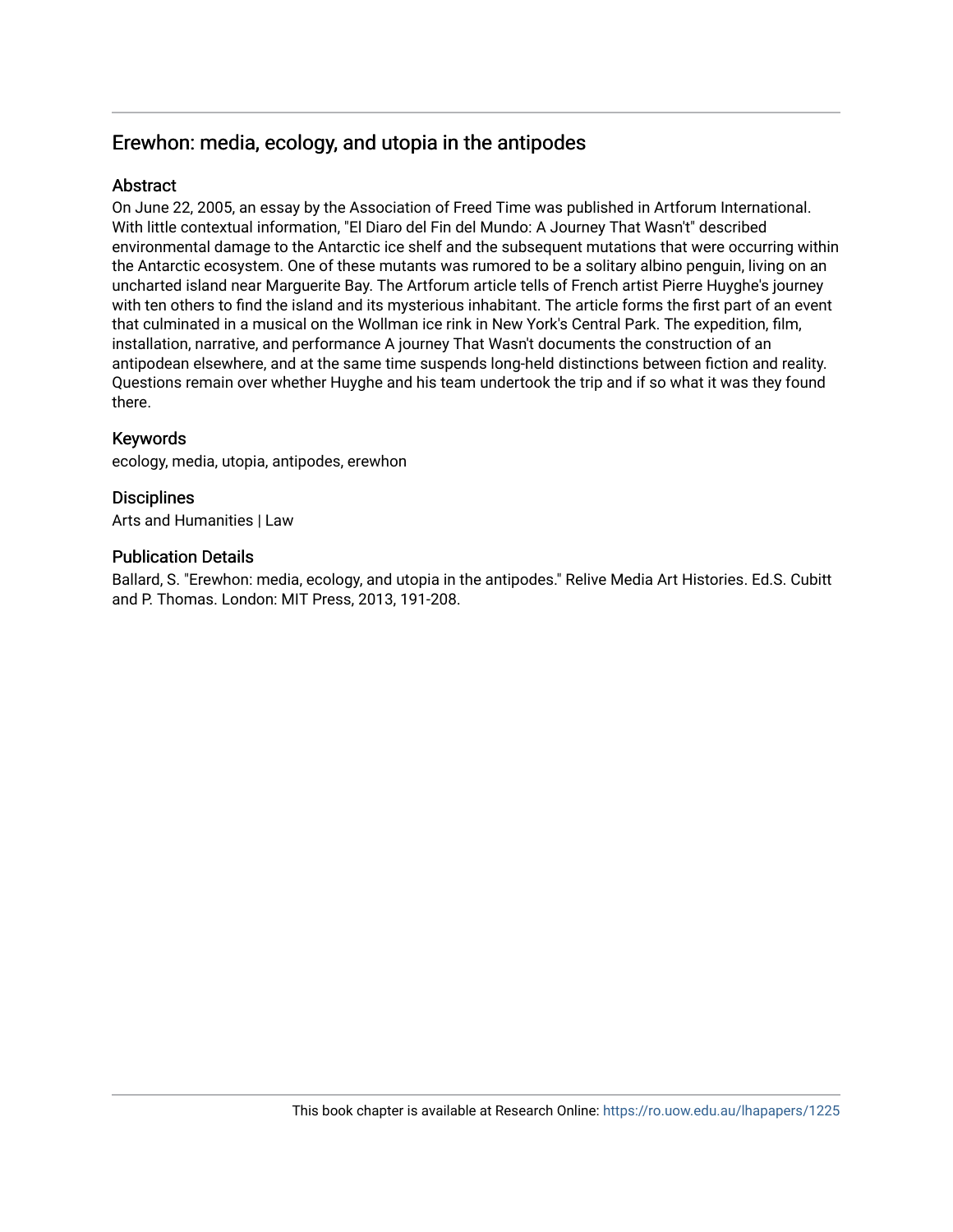## **THIS PDF FILE FOR PROMOTIONAL USE ONLY**

### **11 Erewhon: Media, Ecology, and Utopia in the Antipodes**

#### **Susan Ballard**

All paradises, all utopias are designed by who is not there, by the people who are not allowed  $in.<sup>1</sup>$ 

Now that the cloud was there, I began to doubt my memory, and to be uncertain whether it had been more than a blue line of distant vapour that had filled up the opening.<sup>2</sup>

They discovered that there was another world on this planet, where the cloudy sky produced a milky green light that reflected off an icy ground, uniformly illuminating the air around them as if the landscape were glowing in the dark. It was a landscape without matter, only light. There was neither luminous source nor shadow, only reflection and incidence.<sup>3</sup>

On June 22, 2005, an essay by the Association of Freed Time was published in *Artforum International*. With little contextual information, "El Diaro del Fin del Mundo: A Journey That Wasn't" described environmental damage to the Antarctic ice shelf and the subsequent mutations that were occurring within the Antarctic ecosystem. One of these mutants was rumored to be a solitary albino penguin, living on an uncharted island near Marguerite Bay. The *Artforum* article tells of French artist Pierre Huyghe's journey with ten others to find the island and its mysterious inhabitant. The article forms the first part of an event that culminated in a musical on the Wollman ice rink in New York's Central Park. The expedition, film, installation, narrative, and performance *A Journey That Wasn't* documents the construction of an antipodean elsewhere, and at the same time suspending long-held distinctions between fiction and reality. Questions remain over whether Huyghe and his team undertook the trip and if so what it was they found there.

One year earlier, in 2004 Australian artists David Haines and Joyce Hinterding undertook a residency in Dunedin, New Zealand, where they traveled over the Southern Alps to film source materials for the digital installation *Purple Rain* (figure 11.1). *Purple Rain* documents the destruction of a virtual (yet real) montage of the Southern Alps by analog TV broadcast frequencies. Haines describes the effect as watching a "mountain fall through radio waves"4 (figure 11.2). In the installation large very-low-frequency antennas hang from the ceiling of a darkened room. Reading the electromagnetic energies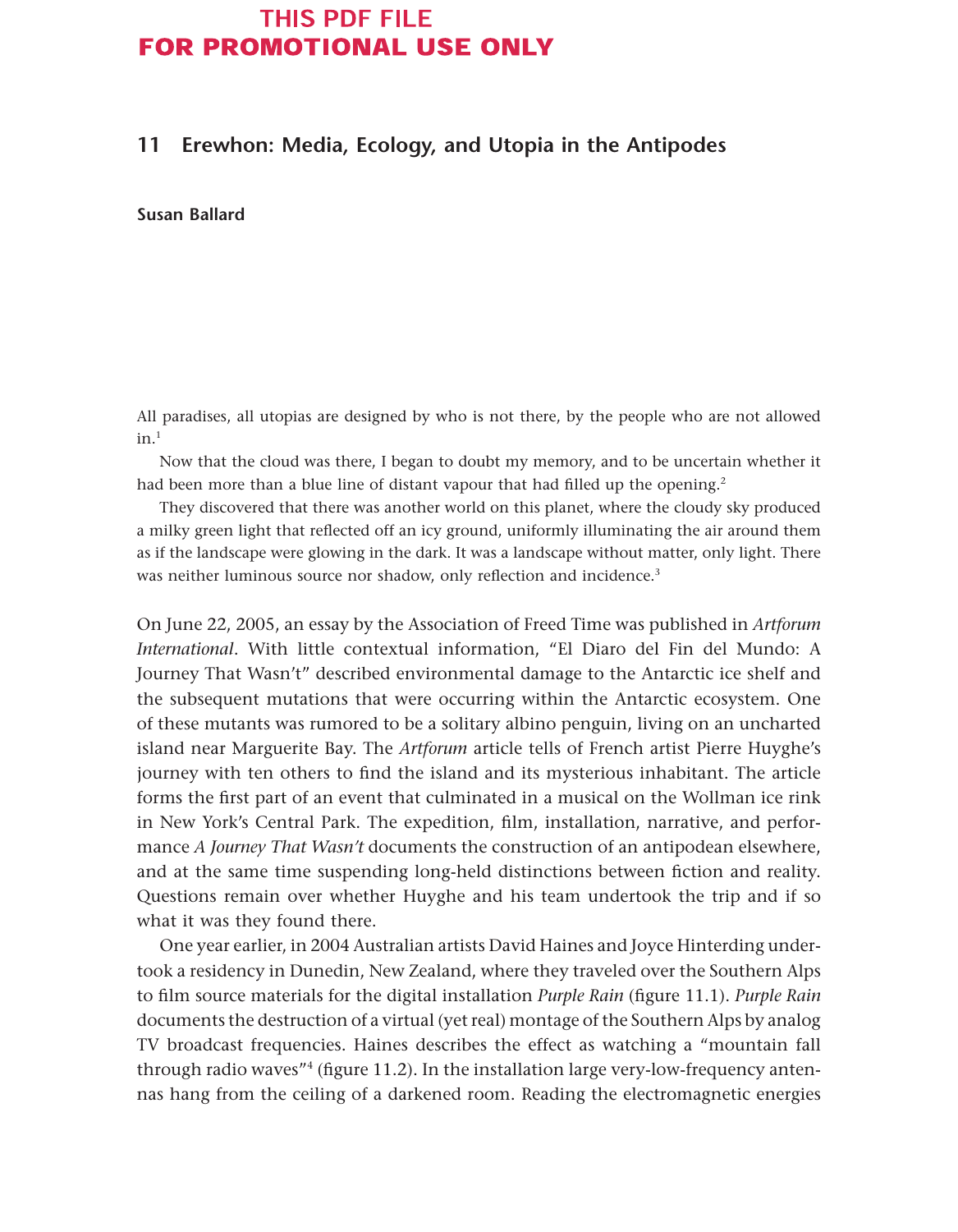

David Haines and Joyce Hinterding, *Purple Rain* (2004). Reactive installation. Exhibited 2004 at the 26th Bienal de São Paulo, Image Smugglers in a Free Territory, National Representation Australia, São Paulo, Brazil; 2005 at the Artspace, Sydney, Australia; 2006 at the Waves: The 8th International Festival for New Media Culture ART+COMMUNICATION, Riga, Latvia; 2007 at the (in)visible sounds, Montevideo, The Dutch Institute for Time-based Art, Amsterdam, Netherlands; 2007 at the V2 Zone, Act Interact, The Museum of Contemporary Art Taipei, Taiwan; 2008 at the Waves: The Art of the Electromagnetic Society, PHOENIX Halle Dortmund, Germany. Photographed by Michael Myers. Courtesy of the artists and Breenspace, Sydney.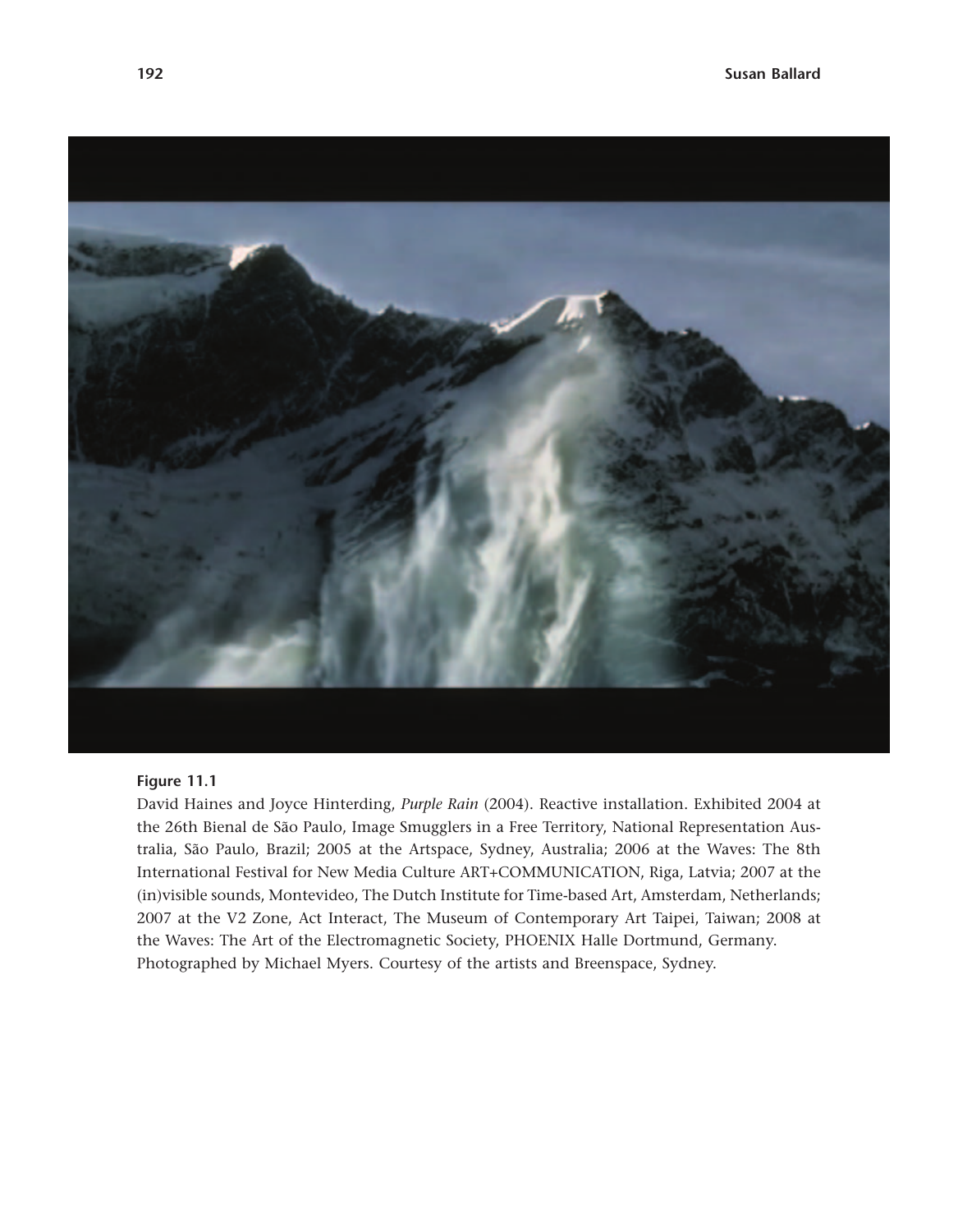

David Haines and Joyce Hinterding, *Purple Rain* (2004). Reactive installation. Photographed by Michael Myers. Courtesy of the artists and Breenspace, Sydney.

passing through the space, the antennas generate waves of sound that motivate a large projection of the mountain seemingly caught in a state of perpetual avalanche. The actual material disintegration of the image is dependent on the off-screen radio energy. In a literal correspondence, the sound causes and prevents the snow to fall. This is no longer a specific mountain but a generated amalgam of digital memories of mountainlike forms. The visual image is nothing more than information made visible and set into motion by the shifting surfaces of the sound waves, which corrupt and control its obedience to gravity. The work then largely occurs off screen in the interstitial spaces of transmission. The sound is tremendous, yet the damage is minimal.

*Purple Rain* is part sound collected offscreen and made visual and part visual image degraded and frozen by the actions of sound.5 In *A Journey That Wasn't* Huyghe takes a different approach, distributing the source and impact of the sound across hemispheres (figure 11.3). On a windswept Antarctic island the yellow safety-clad artists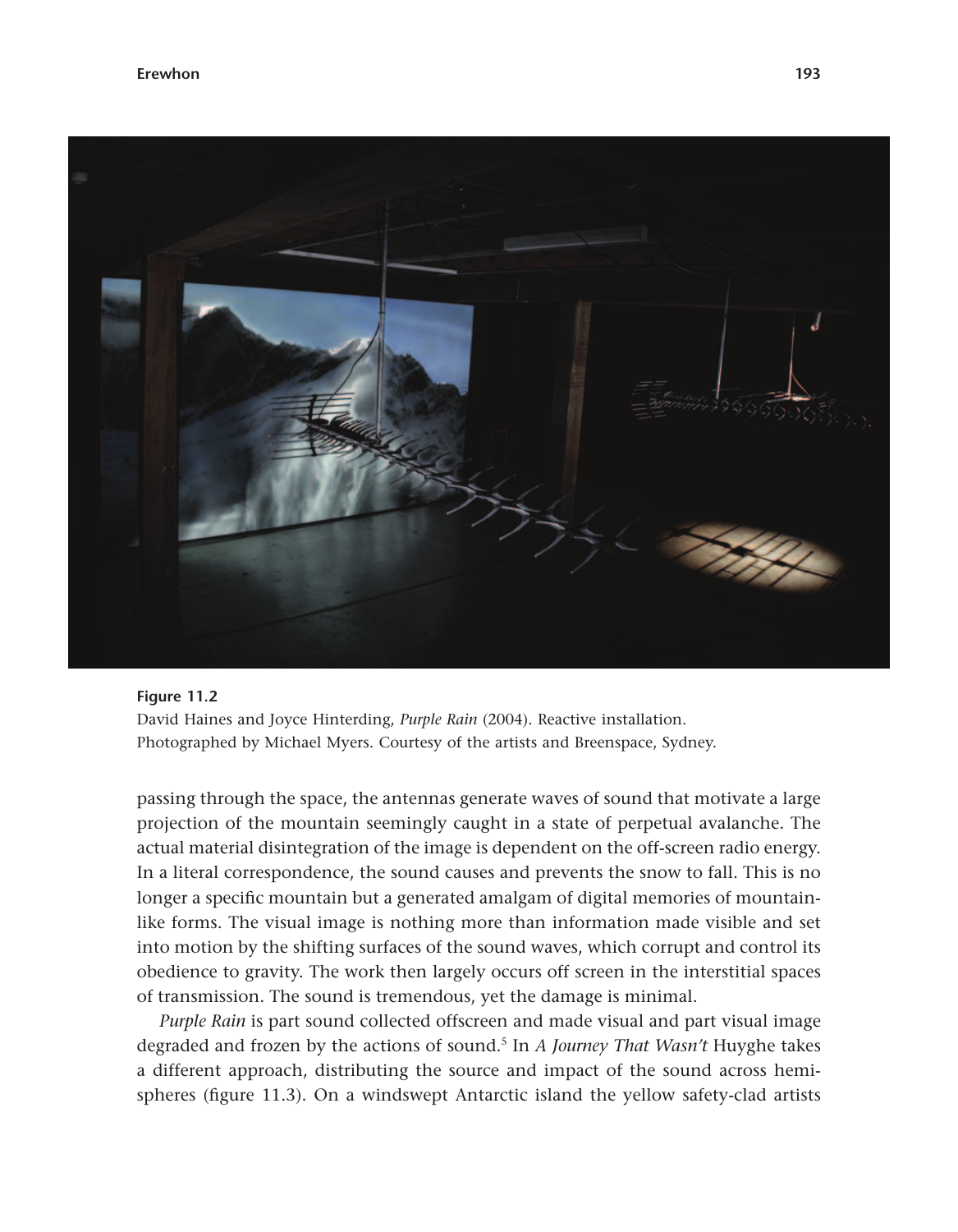

Pierre Huyghe, *A Journey That Wasn't* (2005) Super 16mm film and HD video, color, sound; 21 minutes 41 seconds. Exhibited in Celebration Park ARC/Musée d'Art Moderne de la Ville de Paris, Paris, France (2006), and Whitney Biennial 2006, Tate Modern, London (2006). Courtesy of the artist and Marian Godman Gallery, New York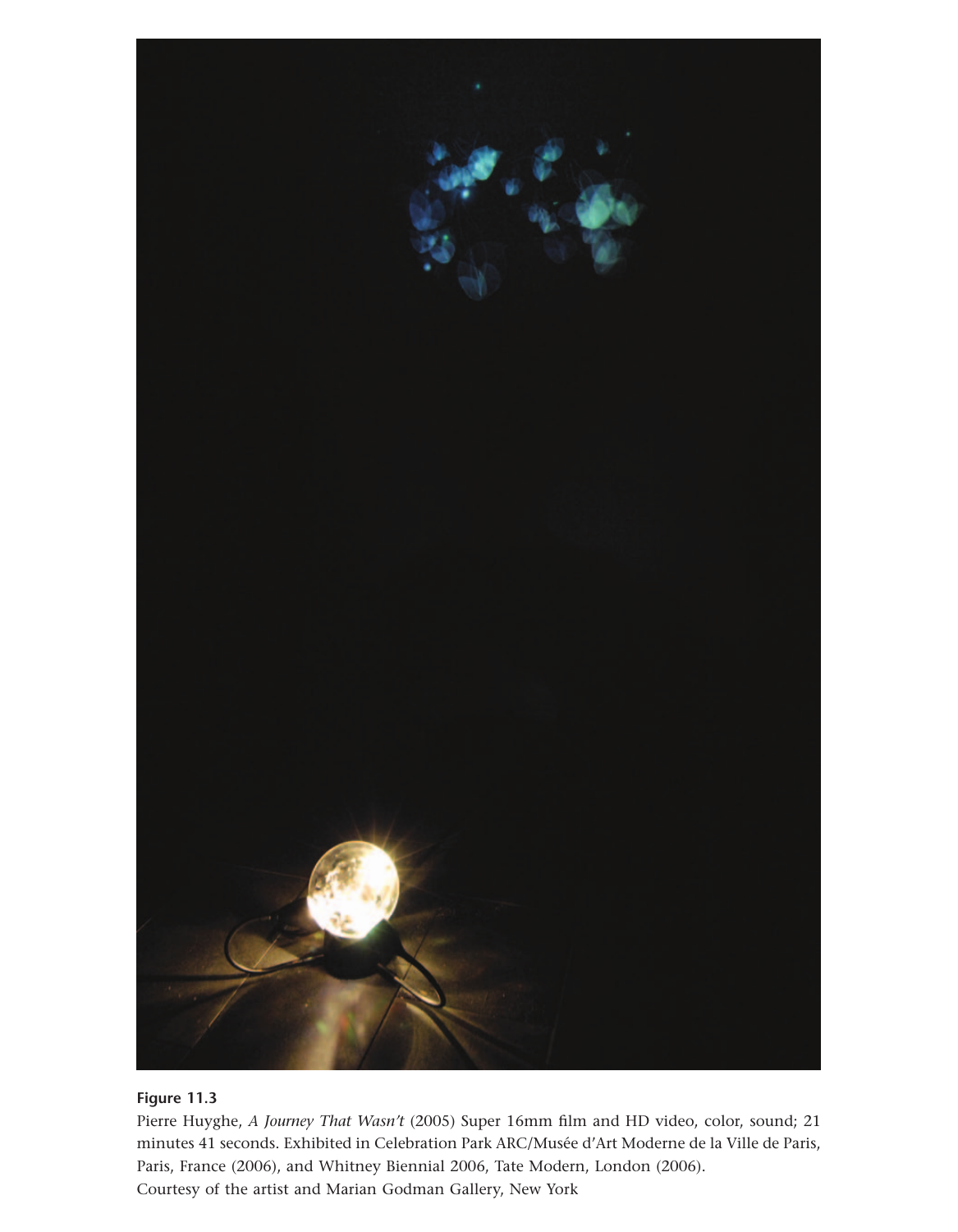are seen unfurling a giant inflatable structure: part weather balloon, part monolith. The "experimental device" . . . translate[d] the island's shape into a complex sequence of sound and light, not unlike a luminous, musical variation of Morse code."6 In video documentation we see the cautious approach of familiar animals and then for a fleeting second a small white creature circles the device before disappearing into the weather (figure 11.4). "It stood upright, perhaps a few feet tall. It blinked its round eyes, unaware that anyone had been searching for it all these weeks."<sup>7</sup> Later, the captured sounds of the encounter were returned to New York where composer Joshua Cody rendered them into a contemporary gesamtkunstwerk, a live stage performance ultimately based on data derived from the topography of the island. The composition formed the basis for the re-introduction of the albino penguin to an uncanny world of black ice and howling winds.

Together these works offer fascinating documentation of the shifting powers of new media as they map antipodean space. In both the interference of noise is materialized. Offscreen the sources of sound generate shifts within the spaces of the performance or installation. Something else is being formed: a meditation on the relationships between the natural world as located in some elsewhere space of the antipodes and the communications networks that mean that these spaces are neither pure nor innocent. In *A Journey That Wasn't* and *Purple Rain* media are used to reconsider narratives of the natural environment. Haines and Hinterding make visible the magic of sonic forces as radio waves are seen to move mountains. Huyghe seeks an intangible engagement with a mythical creature that is made real by documentation. This essay draws on these resonances of ecology, media, and utopia to narrate an engagement with southern environments disturbed and somehow remade by technologies of sonification, visualization, and exploration.

#### **Machines**

*Purple Rain* and *A Journey That Wasn't* are two distinct works that share antipodean fictions of journey and discovery. But more than this, they suggest a different kind of structuring of our understanding of media that focuses not on the artifact, but on environmental interrelations where machines are found to be aspects of the structure, content, and impact of the environment. In both works the environment is viewed as an operating system in which messages are conducted that have the potential to determine certain ways of thinking, feeling, and behaving. This approach revisits relations of transmission and communication in contemporary messaging systems. Haines and Hinterding make us particularly aware of how transmissions flow across and through material forces. By watching the screen and listening to its associated sound system a viewer pieces together offscreen and on-screen. What becomes activated, and in some sense actualized through the energy flows (as captured by the antenna) of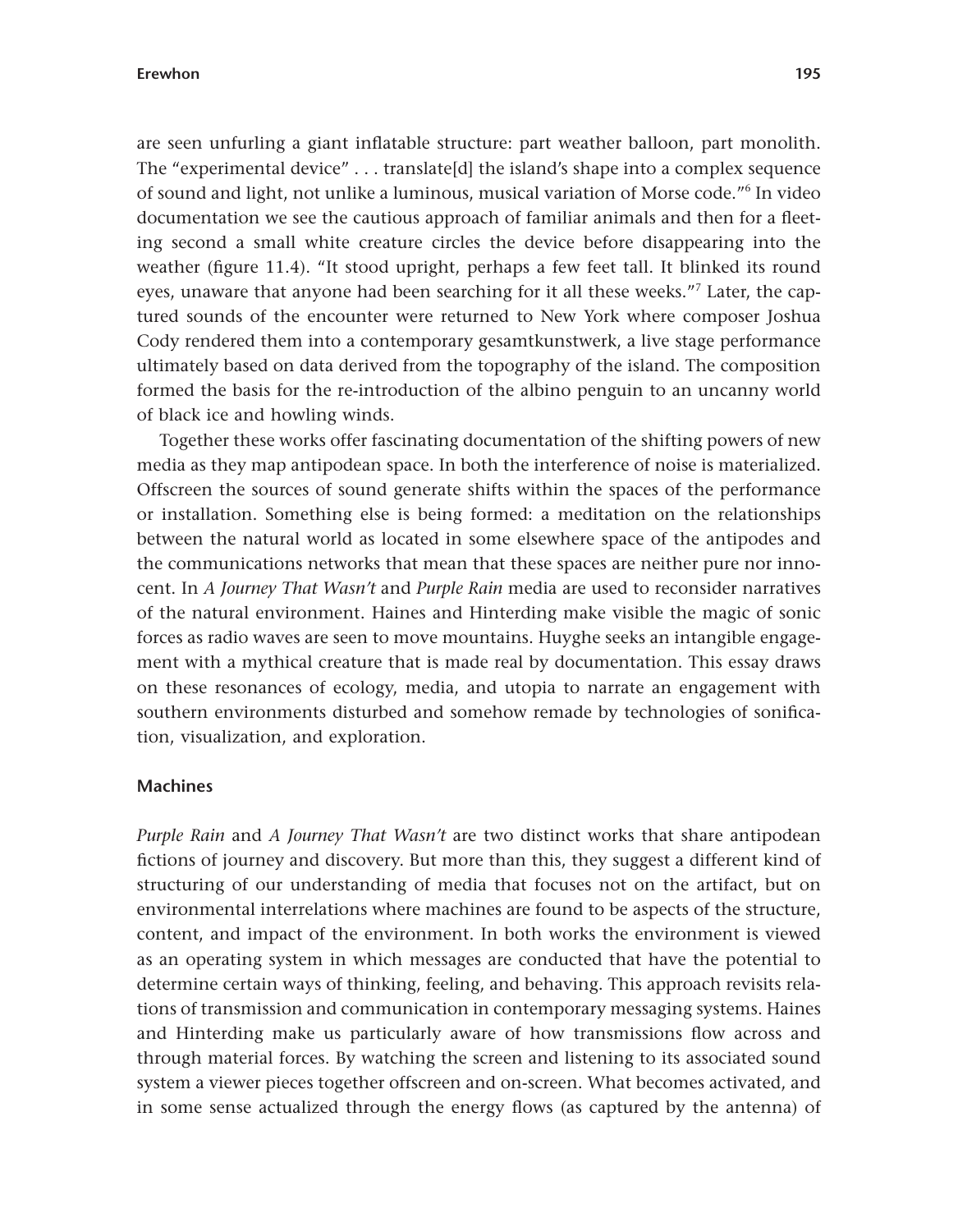

Pierre Huyghe, *A Journey That Wasn't* (2005) Super 16mm film and HD video, color, sound; 21 minutes 41 seconds.

Courtesy of the artist and Marian Godman Gallery, New York.

sound visualizing, are the spaces of the interaction themselves. The very medium of energy (vibration) suggests an investment of presence. The close correlations between energy and information mark the presence of listeners.<sup>8</sup>

Huyghe takes a receiving station to Antarctica and uses it to translate the shape of the island into sound. The hum produced sounds that sounded like animal communication, at the least; it seems to be enough to summon the mythical penguin. *Purple Rain* is also a sonic generator, not made solely from antennas but from the convergence of energy and information facilitated by the antennas as they infect and construct the visual image. The transmission waves that seem to disturb the tranquility of the mountain scene do so by mapping fluctuations in communication.<sup>9</sup> Again, this is testament to the unseen forces of nature. Together these sonic machines draw on a history of travels to the south and the forms of media and aesthetics that have long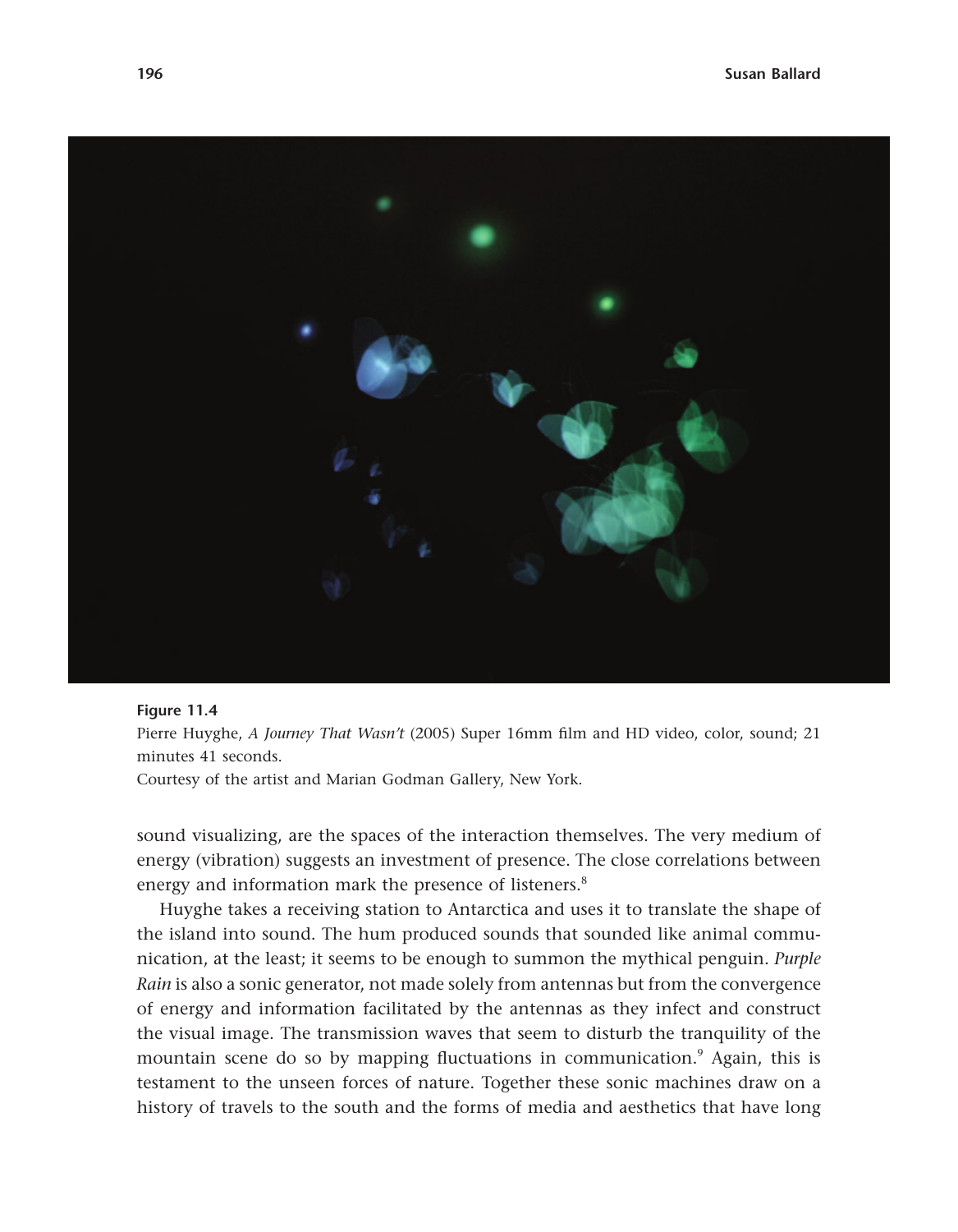been located in inhospitable southern locations, where famously machines were imagined to evolve in the underside of the world.

#### **Erewhon**

Huyghe writes that his working method involves "invent[ing] fictions and then acquiring the real resources to see if they exist."10 This desire to turn fiction into fact is written into the history of the southern antipodes and in particular the small island group closest to Antarctica. During the early nineteenth century European settlement in Aotearoa [New Zealand] was predicated on the notion of creating a new society that escaped the class constraints of Britain and was built on hard work, direct engagement with "the land," and the opportunity to control and master an untouched wilderness. Blinkered to the complex trade, artistic, and deeply understood connections to place held by Maori, the history of settlement in New Zealand is one of colonial utopianism. Here was a country where a world dreamt and imagined had the potential to be made real. New Zealand quickly became a country overwritten by exploration and discovery. In 1858 the British author Samuel Butler arrived in New Zealand and began work as a runholder in an area of mid-Canterbury that he named *Mesopotamia*—the mountainous area surrounding it he called *Erewhon.* The farm became the setting for a satirical and dystopic tale of machinic and societal control. Published after his return to London in 1872, Butler's *Erewhon* turned the South Island landscape into a fictional world that held a mirror up to the hypocrisies of Victorian society. As a young traveler journeys over the mountains, he finds a new society of green pastures where all technology is banned and where illness is criminalized. The role of technology here is crucial. Butler had published a number of texts in New Zealand newspapers engaging with the new model of evolution offered by Darwin,<sup>11</sup> which made possible the threat of completely new relations between humans and the world around them. In *Erewhon* we are told that previous to the current age was a time when the machine had evolved so dramatically as to threaten human existence. Butler documents an ecological intensity that marks a terrifying shift in the relations of nature to technology and he located it on an isolated inaccessible island paradise. Butler's machinic ecology is remarkably prescient, a fiction tied to the actual that blurs distinctions of human, machine, and nature.

#### **The Journey**

Butler's hero takes a perilous journey over the mountains, perhaps in part inspired by Descartes who in the *Discourse* writes how customs are uncertain things, "being different on one side of a mountain from the other.<sup>"12</sup> Erewhon is a lush green place isolated from outside influences and caught in a time of equilibrium; it is both now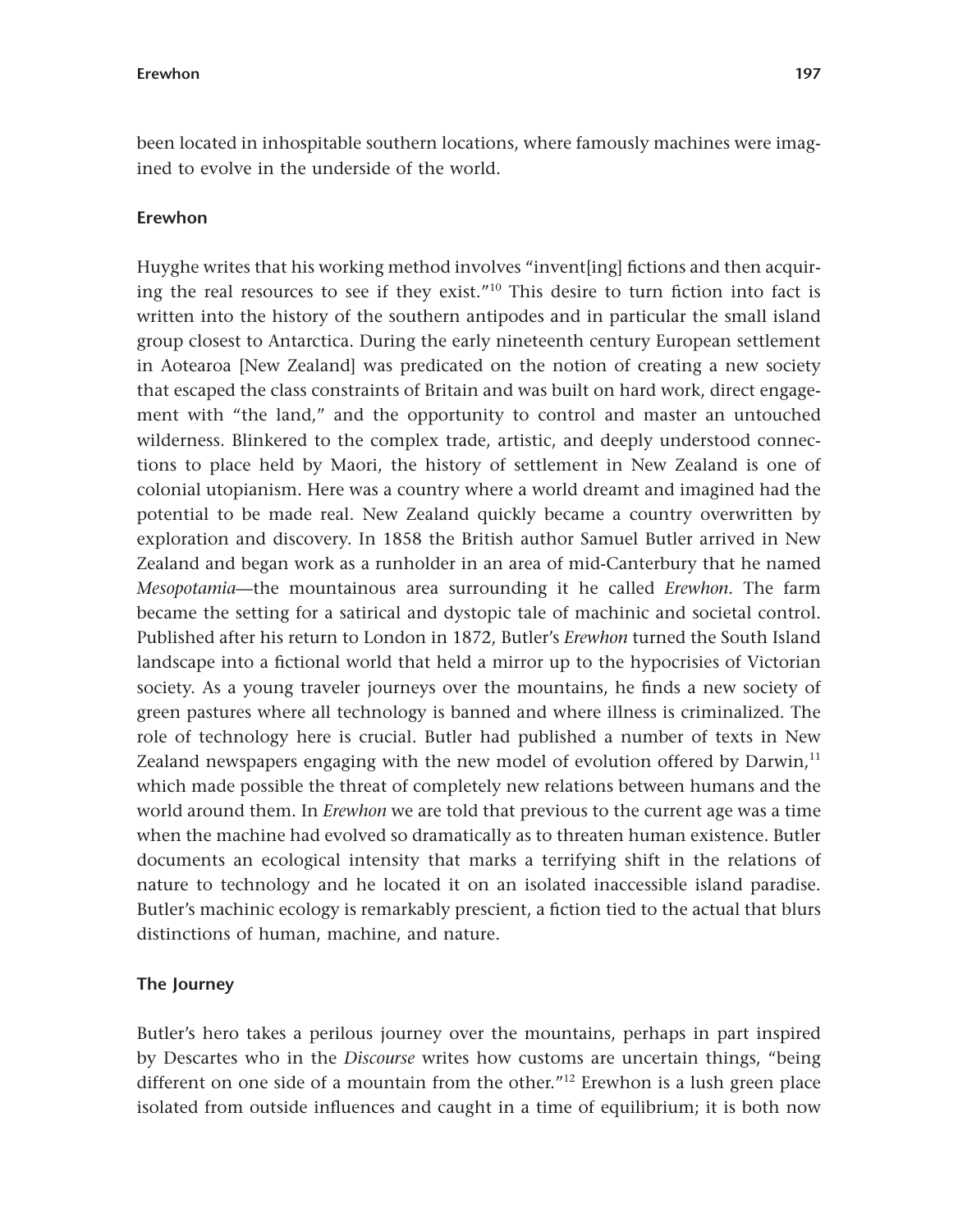and then. The story of *A Journey That Wasn't* as it is told in *Artforum* has the artists pass through a different temporal equilibrium: a kind of "permanent twilight sleep."13 Even given the detail of Huyghe's descriptions and the photographic evidence, it remains unclear if the journey was undertaken and, if so, when. Haines and Hinterding traveled from a huge hot continent to the same shaky sliver of land that Butler had farmed and possibly even climbed the same mountains. This crossing of space points to the crucial role of antipodean geography. At one point Butler's hero is stuck, realizing there is only one way forward:

All that I did, I did almost mechanically, for I could not realise my situation to myself, beyond knowing that I was alone, and that return through the chasm which I had just descended would be impossible. It is a dreadful feeling that of being cut off from all one's kind. I was still full of hope, and built golden castles for myself as soon as I was warmed with food and fire; but I do not believe that any man could long retain his reason in such solitude. . . . One begins doubting one's own identity.14

There is no going back; the only option is to steer straight toward the storm. Likewise, Huyghe questions the constructions of geography:

At one point, the onboard computer indicated that the boat had made contact with an island. If it was there at all, it must have been immaterial. Precise knowledge of one's GPS coordinates on an incomplete or erroneous map remains elusive.<sup>15</sup>

The certainty of the map is constantly under threat on islands born from ice or geological fault lines, where even solid earth can liquefy overnight. It is necessary in such a location to imagine other ways of being and, as Butler's hero does, to find comfort in invented stories of warmth and life. This is a process of equivalence where a machinic ecology is further extended to encompass virtual creatures as well as the fictions we tell of ourselves. The balance that each work embraces demonstrates what it might mean to maintain this equilibrium between being not yet out of place and no longer in a certain place. Furthermore, any given geography is shown to be an impure space overwritten by historical and territorial desires. The great southern continent was posited long before explorers could prove its nonexistence. It was a necessary balance that held the whole of the world in place. *Terra Australis Incognita,* the unknown land, was known enough to fill the bottom of most European maps up to the seventeenth century. Even after its dragons were replaced, the name lingered as the countries of New Zealand and Australia become defined as *Terra Nullius* (no-man'sland). This fictional definition had extreme and real impact because it became a justification for extermination and land theft up into the twentieth century.16 In the antipodes there is no authentic ground prior to occupation. It is continually rewritten by journeys undertaken and stories told.

In the contemporary context New Zealand is still being re-created in myth and story. Anyone who has traveled over the Southern Alps recognizes the landscape described in Butler's *Erewhon*. And as the opening scenes of *Prince Caspian* or the *Lord*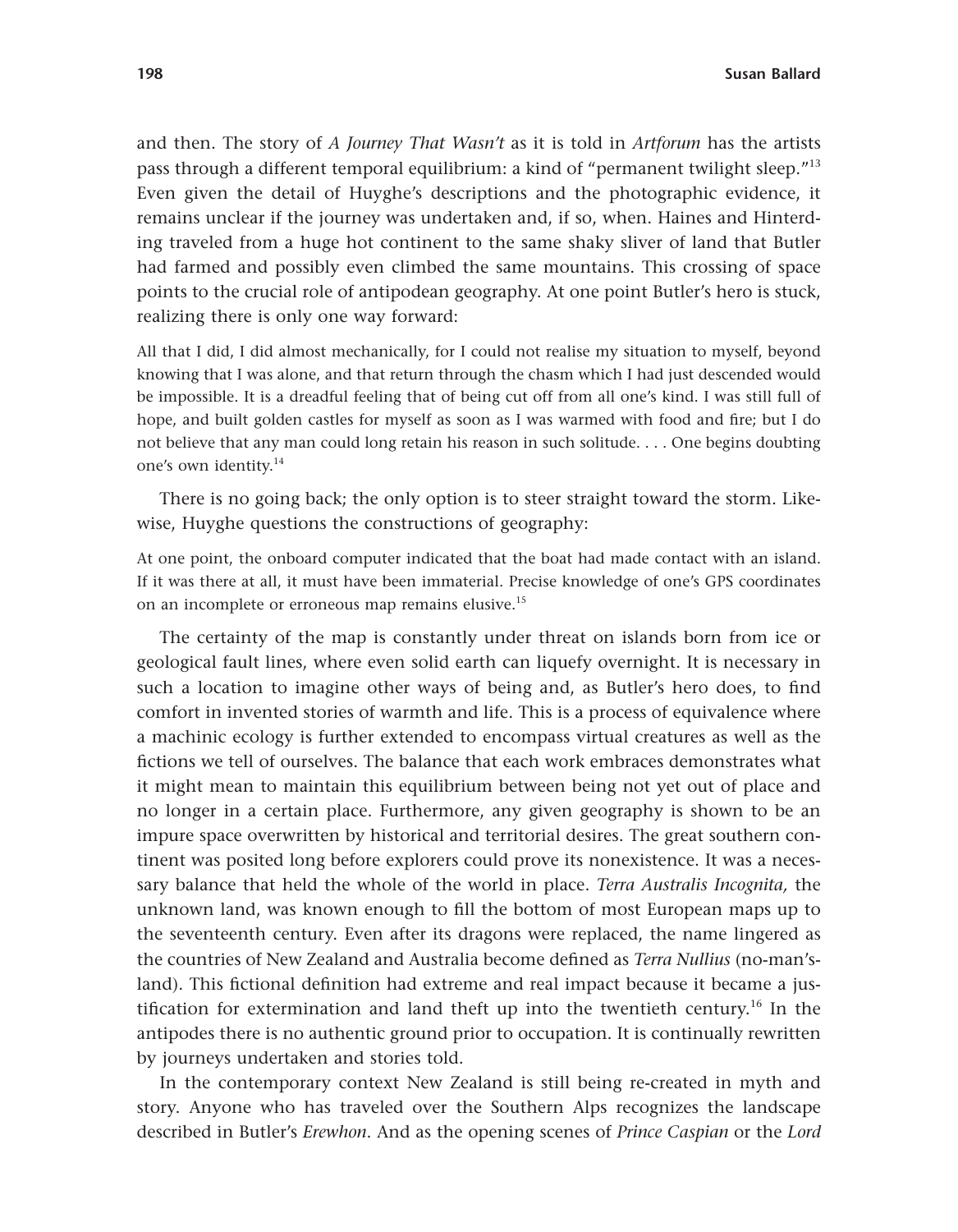*of the Rings* show, anywhere in New Zealand can easily be imagined to be elsewhere. In this country there is an absurd tension among representations of a place where dreams can come true; continued media constructions of a country through a fictitious national identity, 100 percent pure and full of sheep; and a carte blanche on which fantasies of elsewhere space can be realized. Colonization or, to be more precise, recolonization is part of the political subtext of Butler's imagery. Although he was one of the few to return to London, Butler's observations of nineteenth-century machinic ecology continue to inform a country that chases the tourist dollar with advertising campaigns focused on immersion in a pure exotic natural environment, mapped by settings for fantasy films. These mythologies entice artists as much as those interested in patting a sheep and occupy a new space where colonial journeys are reworked into contemporary ecotourism. It is the journey from one place to another that marks utopia as an always-hopeless-elsewhere space.

#### **Nature**

Aaron and Hannah Beehre live in Lyttleton, a five-hour drive from Erewhon. In their installation (2006) digital fireflies flit around a small cave that might be found at the bottom of the South Island where the Southern Alps meet the Tasman Sea and disappear into fiords (figures 11.5 and 11.6). In the center of *DeArmond* is a gleaming ball that slowly rotates reflecting a shimmer of precious stones onto the walls of the enclosed black space. Amid the reflected light are floating creatures generated in real time and reactive to any sound in the room. Move in the environment too loudly and the fireflies vanish. Hush and be still and they emerge from the gloom and dance around. Blurring the line between nature and material these lights are generative data that reflect the eccentricities of animal rather than digital matter. And as with any generative material, the internal workings of the computer determine real-time relationships. The harder the computer is made to work as it produces the creatures, the slower the processing time, which of course slows the computer's ability to measure the sound levels, with the result that the creatures become less shy as they emerge in groups.<sup>17</sup> In listening carefully they appear to have learned something about their environment. In *DeArmond* sound operates as an interactive determinant as well as a record of audience contribution. There is an oneiric dimension to the mini-installation, at once a map of the night sky and of the animals that inhabit it. Viewers, who become visitors from another place, displace the invisible immersive relationship of a small animal community to its environment.

In *Erewhon* "The Book of the Machine" details the complex relationships between nature and culture and the environment that surrounds the city of Erewhon. At one point Butler describes an intimate relationship between bees and clover. French writers Deleuze and Guattari, in their description of the machinic assemblage, translated Butler's bees and clover into the wasp and orchid of a warmer climate.<sup>18</sup> The wasp and orchid are bound together; "the wasp becomes part of the reproductive apparatus of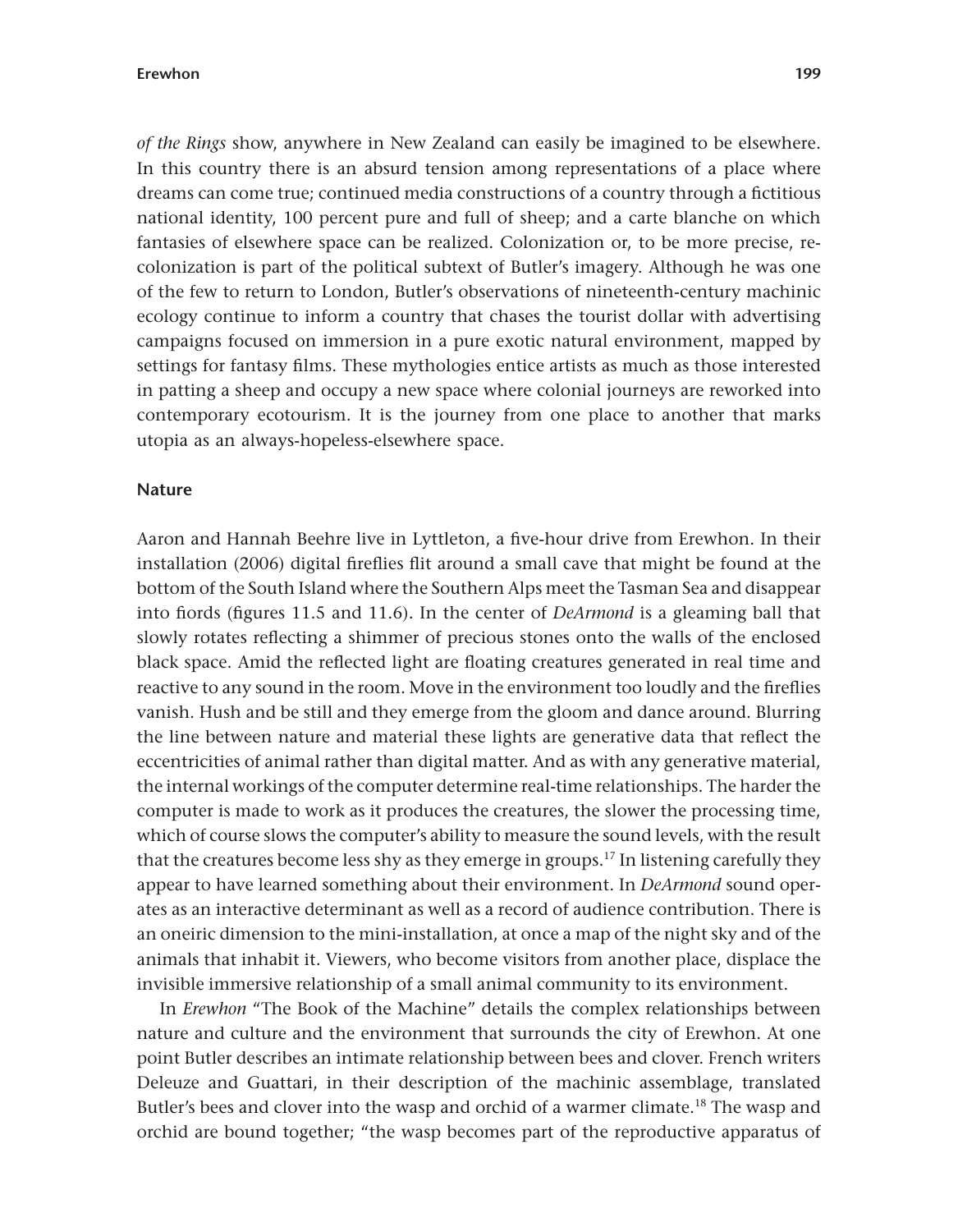

Hannah and Aaron Beehre, *DeArmond* (2006). Mixed media and digital projection. Exhibited in *Out of Erewhon: New Directions* in Canterbury Art, November 24, 2006, to February 4, 2007. Christchurch Art Gallery Te Puna O Waiwhetu. Reproduced with permission of the artists.

the orchid, at the same time that the orchid becomes a sexual organ for the wasp."<sup>19</sup> The orchid becoming a wasp substitutes for the wasp's partner so well that there is no need for another wasp, and vice versa, the wasp becoming an orchid secures the relationship. The fireflies in the Beehres' installation share this intimate relationship, a relationship that is conducted across species, genetic codes, and bodies. $20$  The generative data does not turn into or imitate an insect but remains data-becoming-insect. Wasp and orchid or data and firefly are no longer simply what they appear to be; they are also part of a process that extends and questions the distinctions that we make between different material forms intensified by multiple machinic ecologies.

In the country of the Erewhonians, Butler documents a fear of this immense capacity of machines. No machines are allowed in the city of Erewhon because it is believed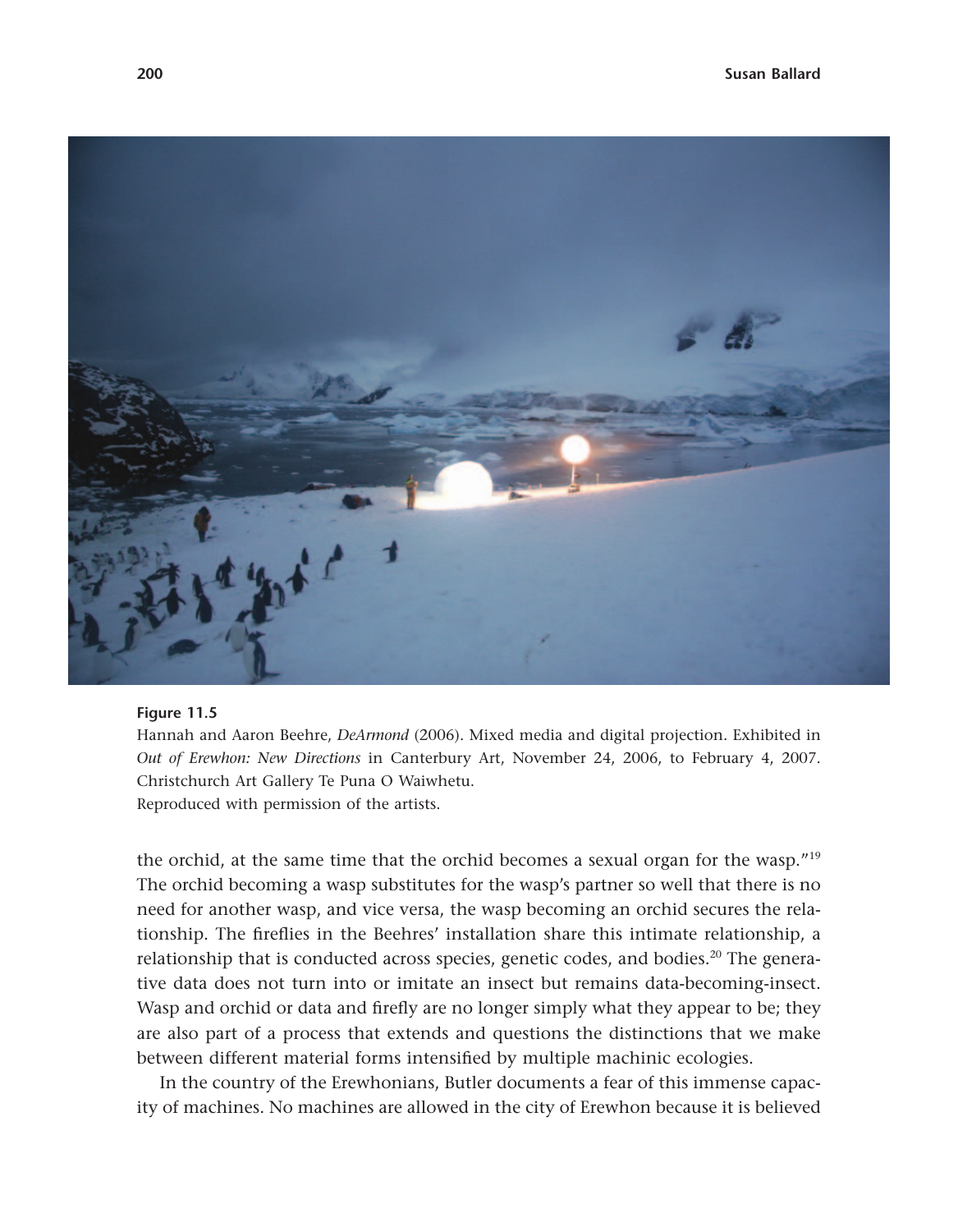

Hannah and Aaron Beehre, *DeArmond* (2006). Christchurch Art Gallery Te Puna O Waiwhetu. Reproduced with permission of the artists.

they harbor the potential to rapidly evolve, reproduce, and take over the world. The Erewhonians, fearful of the tyranny of the machines, have risen in revolt and destroyed all such evidences of civilization. Our traveler's watch, for instance, is regarded with extreme horror. This attitude to machines is born from fear of their potential consciousness:

We have come to such a pass that, even now, man must suffer terribly on ceasing to benefit the machines. . . . Man's very soul is due to the machines; it is a machine-made thing: he thinks as he thinks, and feels as he feels, through the work that machines have wrought upon him, and their existences is quite as much a *sine qua non* for his, as his for theirs. This fact precludes us from proposing the complete annihilation of machinery, but surely it indicates that we should destroy as many of them as we can possibly dispense with, lest they should tyrannise over us even more completely.<sup>21</sup>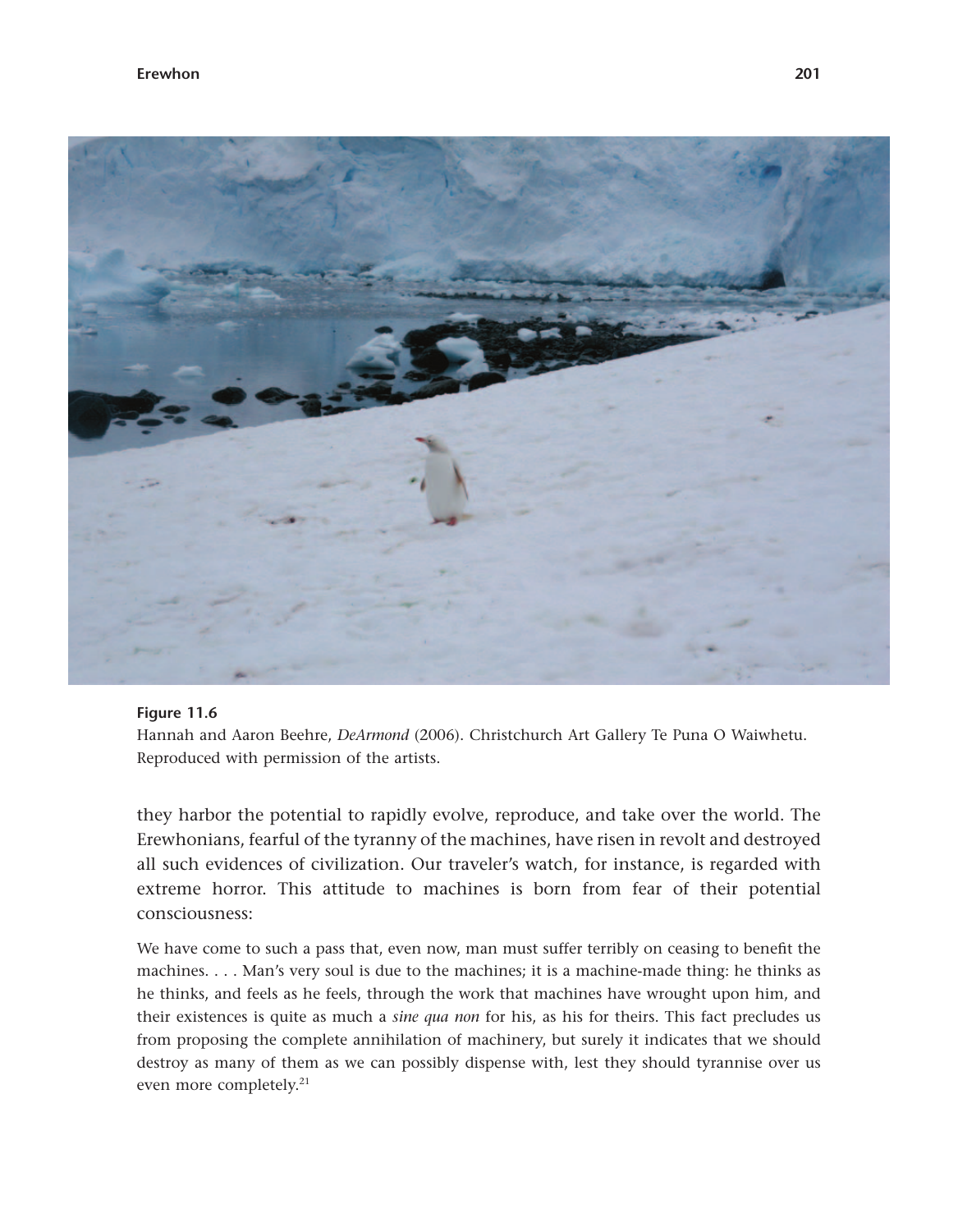British artists Jane and Louise Wilson's video installation *Erewhon* (2004) picks up on Butler's suggestion of power struggles between machine and human. Made during a residency with the Ilam Art School in Christchurch and as a result of their journeys to Hanmer Springs (in the Southern Alps), *Erewhon* is a document of the kinds of information that we can easily invent and generate as we travel to unknown locations. In Butler's *Erewhon* illness is considered a crime and sick people are thrown in jail. The Wilson's *Erewhon* picks up on this moral value system and the very real slip that occurred in New Zealand when state concerns for health and control became policies of eugenics.22 Butler's ideas on crime and disease were echoed in New Zealand's post– World War I policies that sought to control and consolidate a small population that had suffered a loss of nearly a third of its young men. Not unique to New Zealand the efforts of the government to counterbalance this loss included the building of structures to house disabled veterans and the institution of specific policies to strengthen young women in order to foster healthy procreation.

The Wilsons' installation of five cantilevered screens creates perpendicular enclaves, spaces within which viewers find their bodies distorted and reflected (figure 11.7). On screen are documentary images of wards at Queen Mary Hospital at Hanmer Springs (a hot springs and spa retreat built to house single women and their illegitimate babies) and choreographed callisthenic performances by young women in gym attire inspired by archival photographs.23 Mirrors, suspended at angles over the screens, further duplicate the projections resulting in a kind of kaleidoscopic effect, echoed in the roving steady-cam footage that circulates around and through the building surfaces. The dilapidated wards include two shaped after Jeremy Bentham's panopticon that housed returning soldiers recuperating from their war experiences. In the installation the performances begin to address a misguided and polemic sense of institutionalized morality, and the hospital architecture focuses the effects of social control.

Similar to *Purple Rain* and *DeArmond*, the Wilsons' *Erewhon* blurs distinctions of real and virtual by drawing on a literature of the future. It does not translate the sociopolitical ecosystem of an antipodean elsewhere and simply present it to us but otherwise narrates it. *Purple Rain, Erewhon,* and *DeArmond* all use communications media to reconsider narratives of media, ecology, and utopia. In each case something else is being formed: what we might call a meditation on the relationships between the natural world as located in some elsewhere space of the antipodes and the data that take us there and contribute to its formation.

#### **Utopia**

In very different ways these works map the uncanny experience of revisiting the antipodes as a historical construct. Three of the works discussed here engage specific journeys into mid-Canterbury and the fourth enacts a journey to a mythical yet real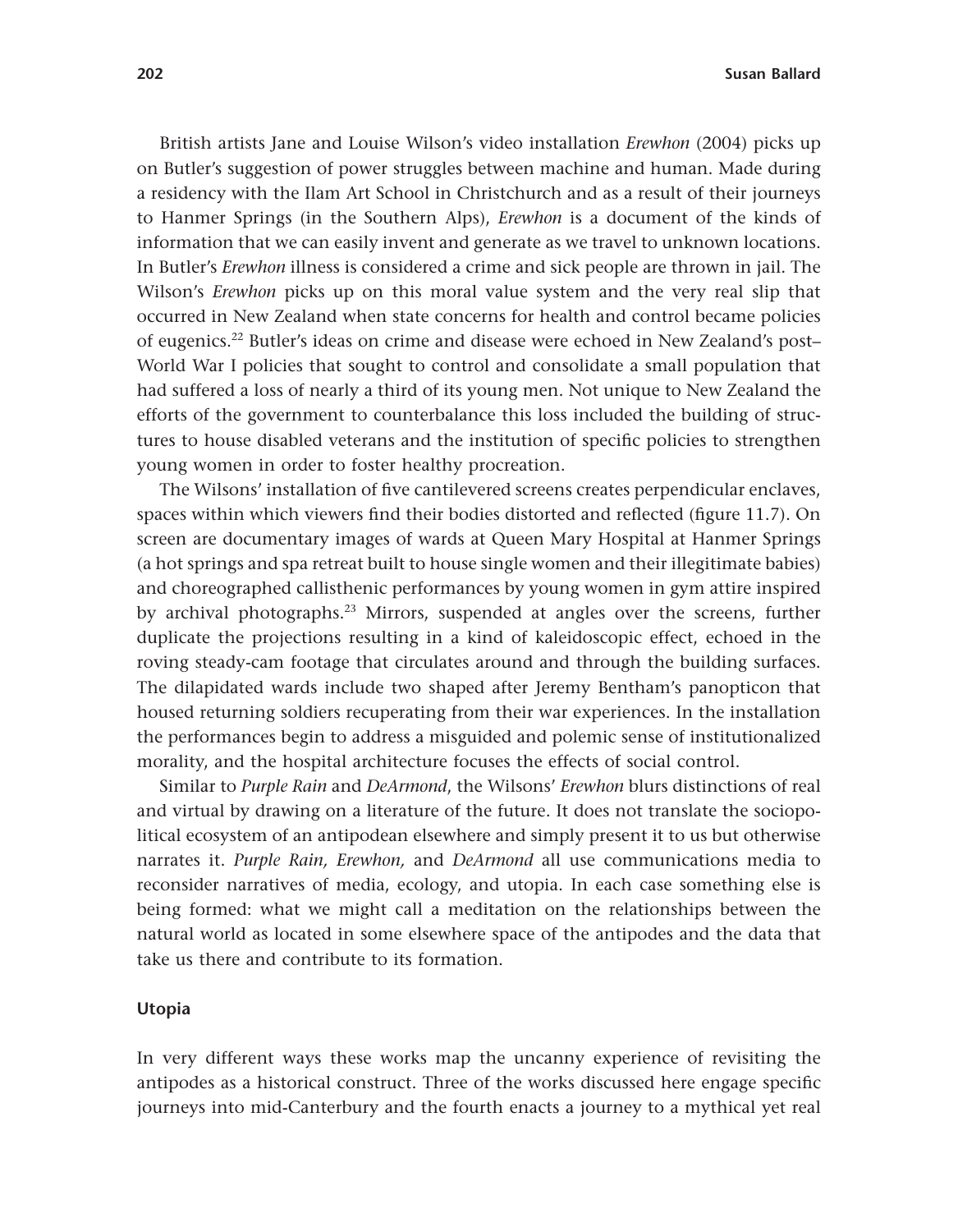

Jane and Louise Wilson, *Erewhon* (2004). Five channel-screen video installation with sound. Exhibited in 303 Gallery New York (2004) and Lisson Gallery, London (2005). Reproduced courtesy of the artists and 303 Gallery, New York.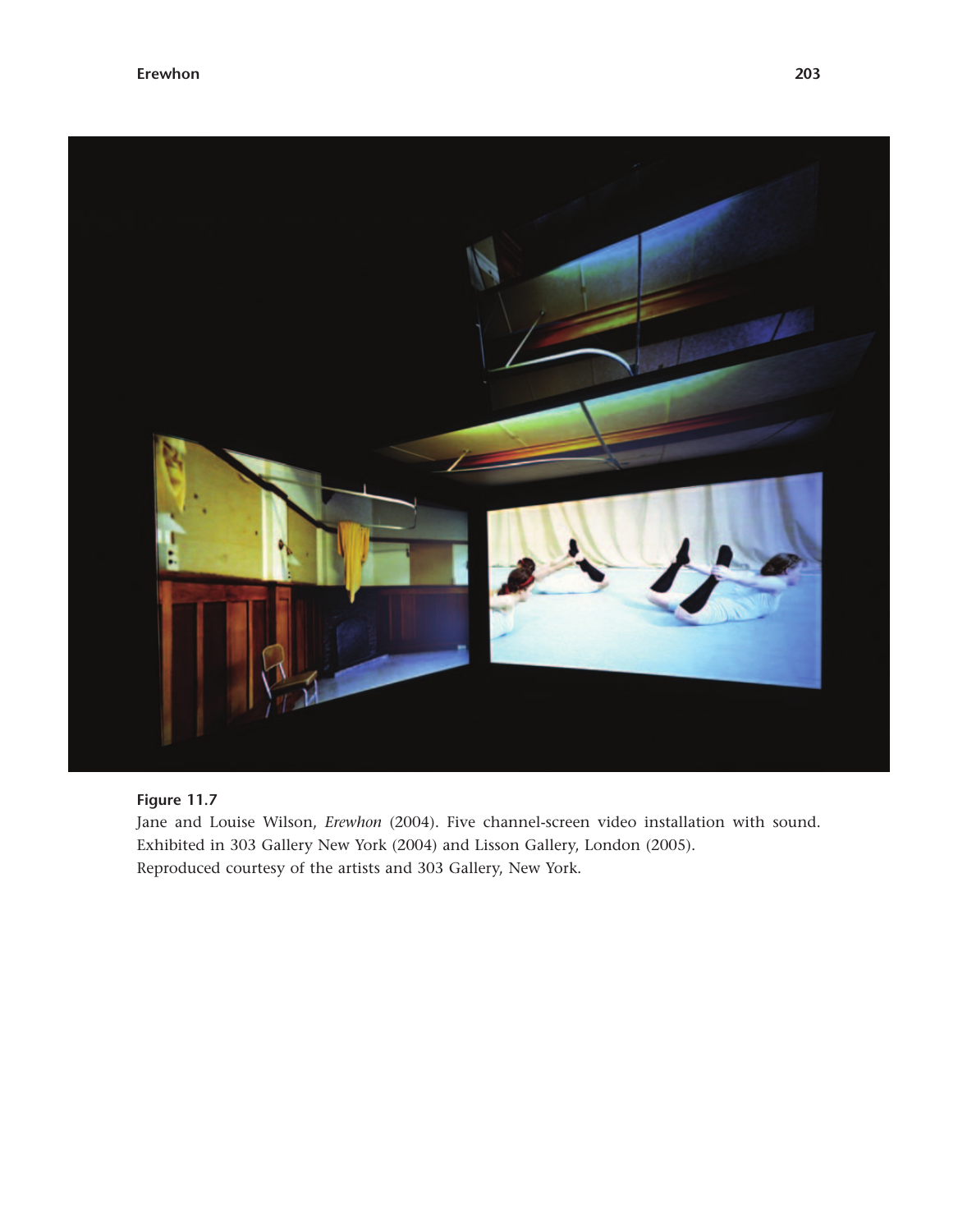place not so far from here. Each reflects the concerns and histories of centuries of colonization immersed in shifting relations among nature, place, technology, and people. Focused on machinic connectivities as well as the morals, social constructions, and economic models described in various fictional incarnations, these works suggest an ongoing commitment to a potential future elsewhere and to the recognition of media histories that are embedded in concrete locations. They begin to trace connections between utopia and ecology. The shifting powers of communications media remap Erewhon, which is at once utopian and antipodean space, nowhere and elsewhere.

Antipodean ecosystems are not separate from the communications technologies they are embodied within. Butler traveled over the Southern Alps to find a verdant green place where it appeared all technology had been eliminated. Haines and Hinterding travel to record a real space that could be reconstructed as virtual. The Beehres condense their familiarity with the Southern Alps into miniature, and the Wilsons as visitors themselves enable a different kind of journey that conflates historical truths with imagined fictions. The surprise with which the Wilsons greeted the revelation of New Zealand's eugenic policies must in part be due to the still-held belief that such things can't or won't happen here. Despite its leading role in the rise of global neoliberal capitalist agendas in the 1990s, there is an ongoing myth that because of its isolation, New Zealand has escaped the degeneracy of other Western countries. Could such sociopolitical extremism really occur in a place of purity? This is the question that Huyghe also asks in *The Journey That Wasn't.* The crossing of space points to the key role of media as it marks out blurred lines between nature and culture, here and there, aesthetics and utopia.

In his discussion of media ecologies Matthew Fuller broadly defines ecology as "the modes or dynamics that properly form or make sensible an object or process."<sup>24</sup> Fuller's emphasis is on the formation and dynamics of media systems. His use of the term *ecology* draws on Guattari's formulation of ecosophy that examines dynamic systems "in which any one part is always multiply connected, acting by virtue of those connections, and always variable, such that it can be regarded as a pattern rather than simply as an object."<sup>25</sup> Guattari's definition of ecology includes human subjectivity and social concerns. This does not mean that everyone operates together to shared ends but that a social ecology is one born from dissonance, including the wider tensions of different material forces as they operate alongside each other, be these human, spatial, cultural, or linguistic.<sup>26</sup> Furthermore, as specific manifestations of systems, ecologies cannot be dissected and individual segments cannot be analyzed in isolation. Whether closed or open, the borders of such systems are constantly in flux because they are durational. Media ecologies thus involve the movements of time and space, through the mediations of communications technology. Utopia is often portrayed as bordered and isolated in some way from other social structures. It is out of time and space. Does this mean utopia is the antithesis of ecology?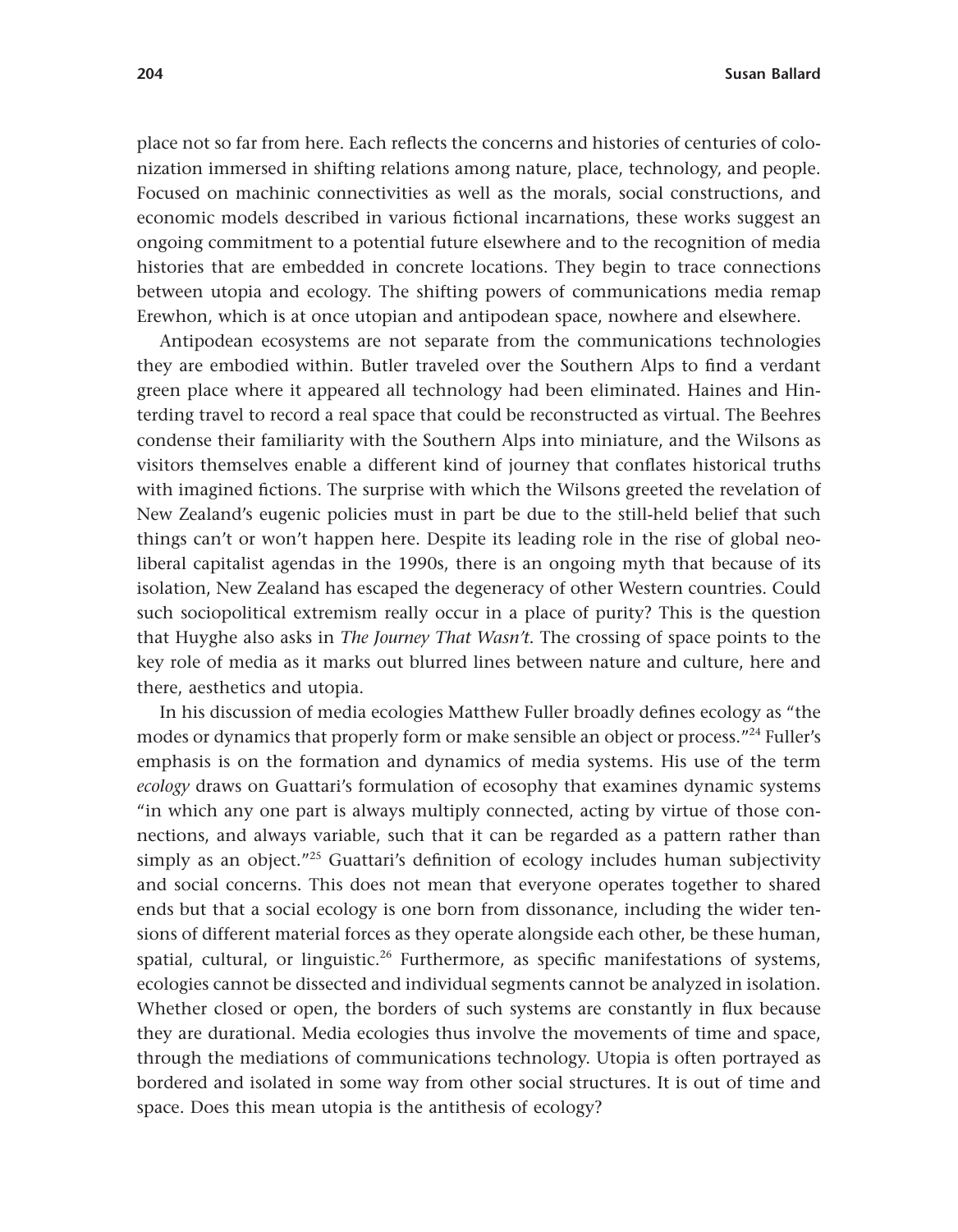Not necessarily. Utopia isn't just about space; it also houses objects that are usually inaccessible to our direct experience. This means it is possible to place ecology—which is about being in the present, implicated in the actions of the here and now—alongside a notion of utopia—which is about being here and now but dreaming of elsewhere. Butler found elsewhere in the present of his New Zealand experience. Pierre Huyghe constructed utopia in the body of the penguin relocated to New York.<sup>27</sup> By engaging with elsewhere spaces and highlighting the means through which data perform, the antipodean journey reflects our current mediated location that cannot be thought without acknowledging the multiple ways that we have mapped the world and our habitations of it. In this sense Erewhon as a place and text continues to inhabit the simultaneous timescales of ecology and utopia.<sup>28</sup>

#### **Nowhere**

Brian Massumi makes an important distinction between hope and utopia, saying that utopia will always be hopeless because it is forever in the future.<sup>29</sup> Hope, he suggests, is about where we are now and the kinds of actions we can perform within contemporary art. In each work discussed here sound and movement map simultaneous spaces of encounter that are hopeful and transformative. *DeArmond* relies on viewers to mediate their bodies to control the noise they make. Those who behave gain access to a haunted space of exotic flickering beauty. *DeArmond* seeks an intangible engagement with mythical creatures made visible by data. It encourages stillness. Similar to the strengthening exercises the Wilsons document, bodies are subjected to the control of their environment. In the Wilsons' *Erewhon* bodies quiver as they attempt to hold acrobatic poses. These frozen and controlled young women are responding to the physical intensifications of state and occupy kaleidoscopic screens of visual control. In *Purple Rain* noise constructs a visual object and simultaneously puts into place the destruction of that very same object. The viewer is helplessly encased in sound, a passive voyeur of the effects of generations of sound waves as they become image and move mountains. In each work there is a complex mixture of frozen movement. Not only can space dictate behavior but the visceral experience of the work positions and implicates viewers in ambiguous vantage points. The process of equilibrium enables a translation of form from one state to another. *Purple Rain* undertakes a particular form of data bending that allows us not only to hear raw data but also to see that data actively transform an apparently physical object. *DeArmond* detects sound activity in the room; the animal data forms repeatedly shy away from viewers and rebloom elsewhere. The Wilsons' *Erewhon* maps the increasing data modeling of the human body as statistics and fitness are imposed on it in the name of the greater good of a country. None of these works are dramatic, grand statements. The utopian ecologies found here—nature, matter, and culture—are dynamic, open, and ultimately machinic aggregates.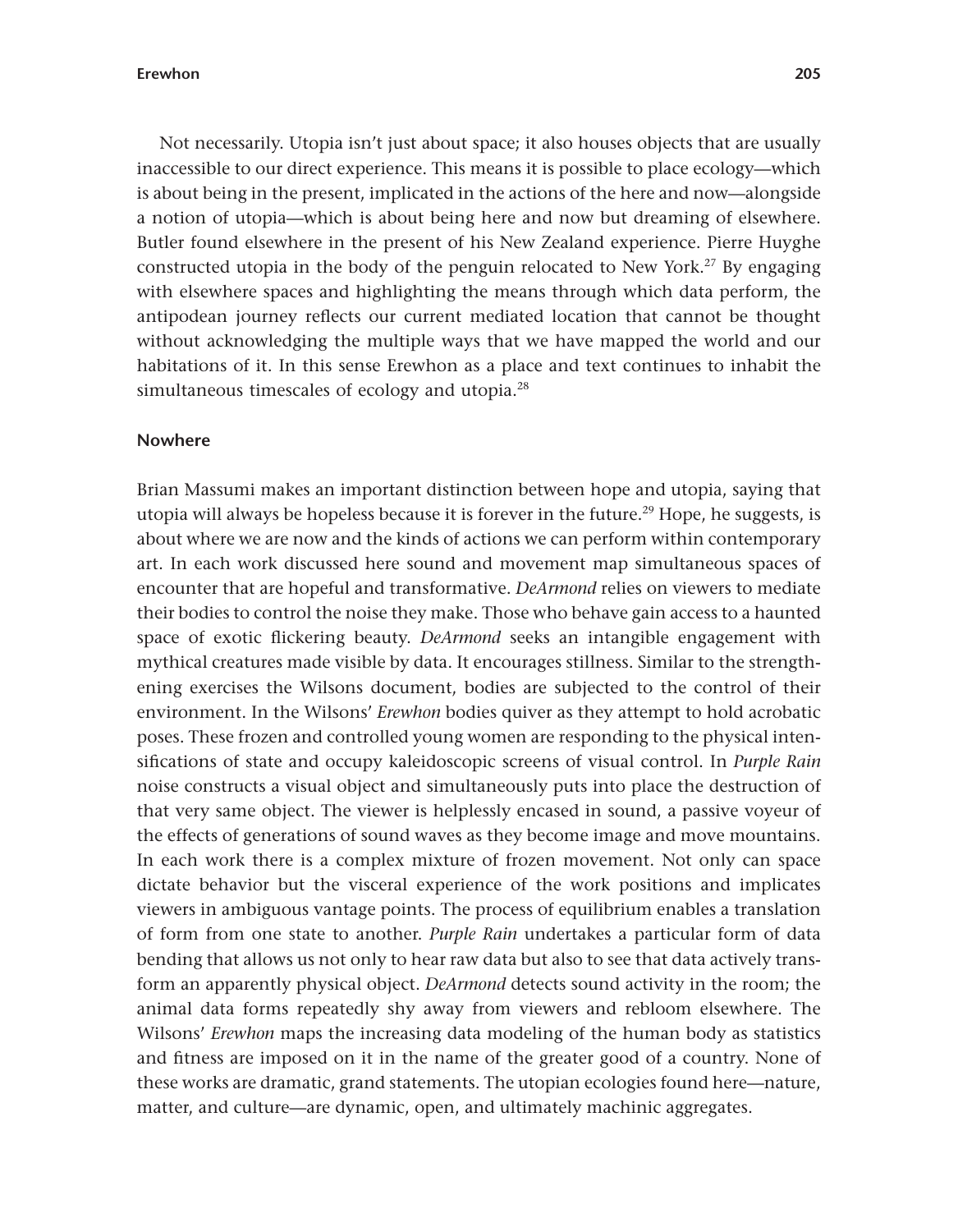**206 Susan Ballard**

Guattari called for the necessity to create new paradigms, to turn technologies toward humans, to reconstruct singular and collective processes of subjectivation.<sup>30</sup> Media relationships are never one way; in one location radio transmissions move mountains and in another they summon mysterious creatures.<sup>31</sup> Because of the immensely variegated landscape in which they are grounded, the antipodes, and Aotearoa New Zealand within them, are multiple. In placing the long-term concerns of ecology alongside the hopelessness of utopia, this chapter suggests that Erewhon the place and *Erewhon* the book continue to offer a critical map for the histories of media aesthetics, machines, and humans at the bottom of the world. In each of the works discussed here we find a history, an account of things that have happened, blurred with a contemporary machinic ecology. These are stories of fiction made visible and set in motion by shifting ecological encounters. Butler used the relationships of technology and the body to highlight the absurdity of Victorian social values. His vision results from experiences of an island settler location where ecology and aesthetics are overwritten by social and political desire. This desire to turn fiction into fact is written into the ongoing media histories of the southern antipodes. The ecological fictions highlighted in these works include the virtualized time and space of the antipodean journey. And similar to any utopian work, paying attention to them reflects our current location and allows a glimpse of nowhere.

#### **Notes**

1. Toni Morrison, "Conversation: Toni Morrison," *Online NewsHour* interview with Elizabeth Farnsworth (March 9, 1998), http://www.pbs.org/newshour/bb/entertainment/jan-june98/ morrison\_3-9.html.

2. Samuel Butler, *Erewhon* (London: Penguin, 1985), 56. (Originally published in 1872.)

3. Pierre Huyghe and The Association of Freed Time, "El Diario del Fin del Mundo: A Journey That Wasn't," *Artforum International* 43 (June 2005): 299.

4. David Haines, personal communication, 14 July 2009.

5. David Haines, *Purple Rain* (2009), http://www.sunvalleyresearch.net/701/purple-rain.

6. Huyghe "El Diario del Fin del Mundo," 300.

7. Ibid., 301.

8. Bruce Clarke, "Introduction," *From Energy to Information: Representation in Science and Technology, Art, and Literature*, ed. Bruce Clarke and Linda Dalrymple Henderson (Stanford, CA: Stanford University Press, 2002), 9.

9. It is worth noting that when all TV is reduced to digital these waves will no longer be present.

10. Richard Leydier, "Pierre Huyghe: A Sentimental Journey [Interview]," *Art Press* 322 (April 2006): 26–33.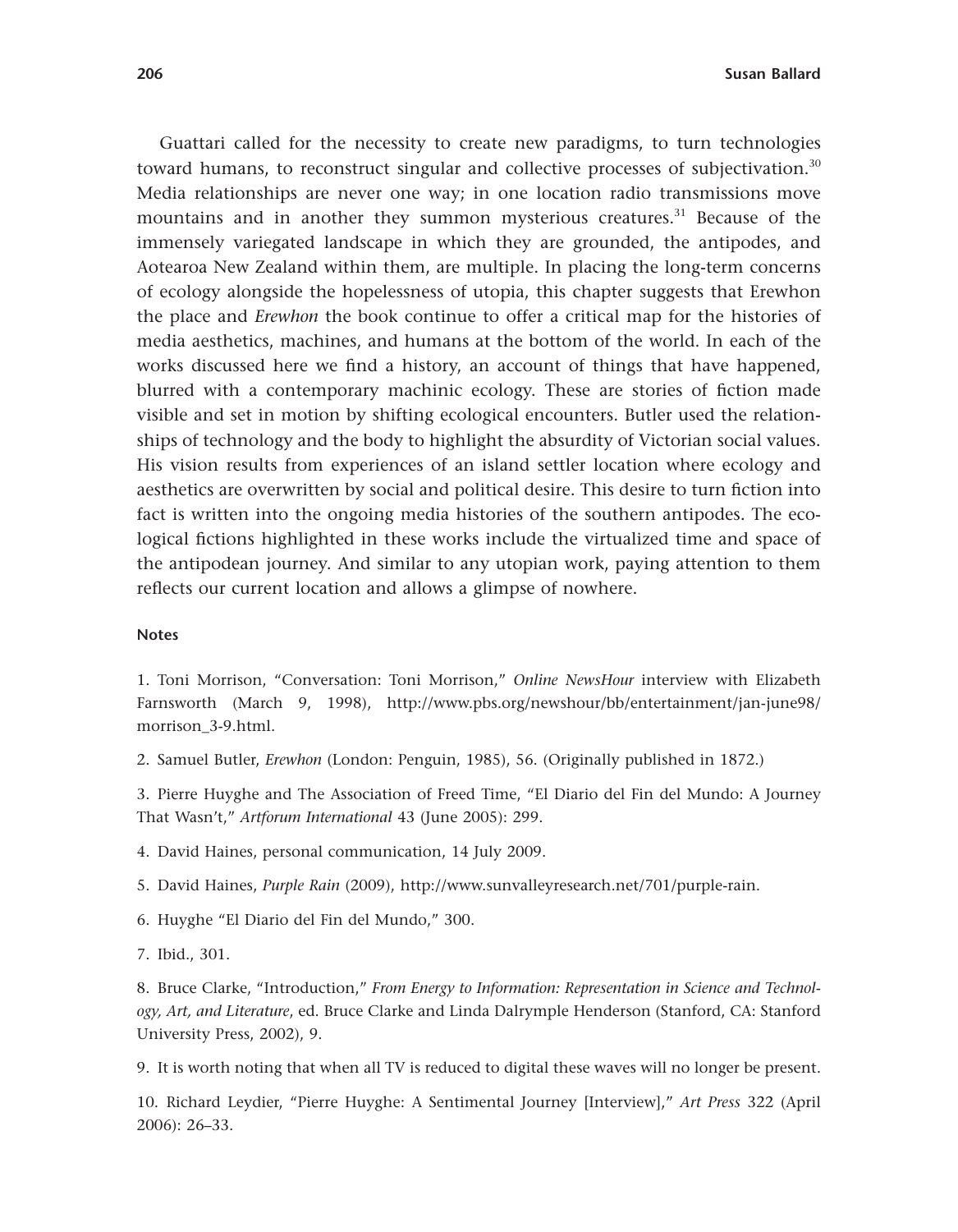11. Samuel Butler, "Darwin among the Machines," in *A First Year in Canterbury Settlement and Other Early Essays. Shrewsbury Edition of the Works of Samuel Butler*, ed. H. F. Jones and A. T. Bartholomew (London: Jonathan Cape, 1923). See also Bruce Mazlish, "Butler's Brainstorm," in *Prefiguring Cyberculture: An Intellectual History*, ed. Darren Tofts, Annemarie Jonson, and Alessio Cavallaro (Cambridge, MA: MIT Press, 2002), 228–239.

12. Mazlish, "Butler's Brainstorm," 232.

13. Huyghe "El Diario del Fin del Mundo," 298.

- 14. Butler, *Erewhon,* 58–59.
- 15. Huyghe "El Diario del Fin del Mundo," 298–299.

16. Drawn from a sense that because no European had laid claim to the land it was available and free (no-man's-land). For discussions of the Mabo case in Australia see Justice Gerard Brennan, "Mabo and Others v. Queensland (No 2)," High Court of Australia, Canberra (1992), http://www.austlii.edu.au/cgi-bin/sinodisp/au/cases/cth/high\_ct/175clr1.html?stem=0&synony ms=0&query=~mabo. See also Screen Australia Digital Learning, *Mabo the Native Title Revolution: Terra Nullius Defined* (Canberra: Film Australia, Tantamount Productions, 1996), http://www .mabonativetitle.com/tn\_01.shtml.

17. Su Ballard, "Distraction and Feedback: Sound, Noise and Movement in Aotearoa New Zealand," *Mesh* 19 (2006), np.

18. Giles Deleuze and Felix Guattari, *Anti-Oedipus: Capitalism and Schizophrenia,* trans. Robert Hurley, Mark Seem, and Helen R. Lane (Minneapolis: University of Minnesota Press, 1983), 285.

19. Gilles Deleuze and Felix Guattari, *A Thousand Plateaus: Capitalism and Schizophrenia* (London: The Athlone Press, 1996), 10.

20. Deleuze and Guattari, *A Thousand Plateaus,* 234–236.

21. Butler, *Erewhon,* 207.

22. Hilary Stace, "Gene Dreaming: New Zealanders and Eugenics," *Professional Historians' Association of New Zealand/Aotearoa e-Journal* (July 8, 2008), http://www.phanza.org.nz/content/ gene-dreaming-new-zealanders-and-eugenics.

23. Each still shot lasts twenty to thirty seconds—the very amount of time people had to remain still in order to have their photograph taken in the nineteenth century.

24. Matthew Fuller, *Media Ecologies: Materialist Energies in Art and Technoculture* (Cambridge, MA: MIT Press, 2005), 2.

25. Ibid., 4.

26. Félix Guattari, *The Three Ecologies*, trans. Ian Pindar and Paul Sutton (London: Continuum, 2000), 33–35.